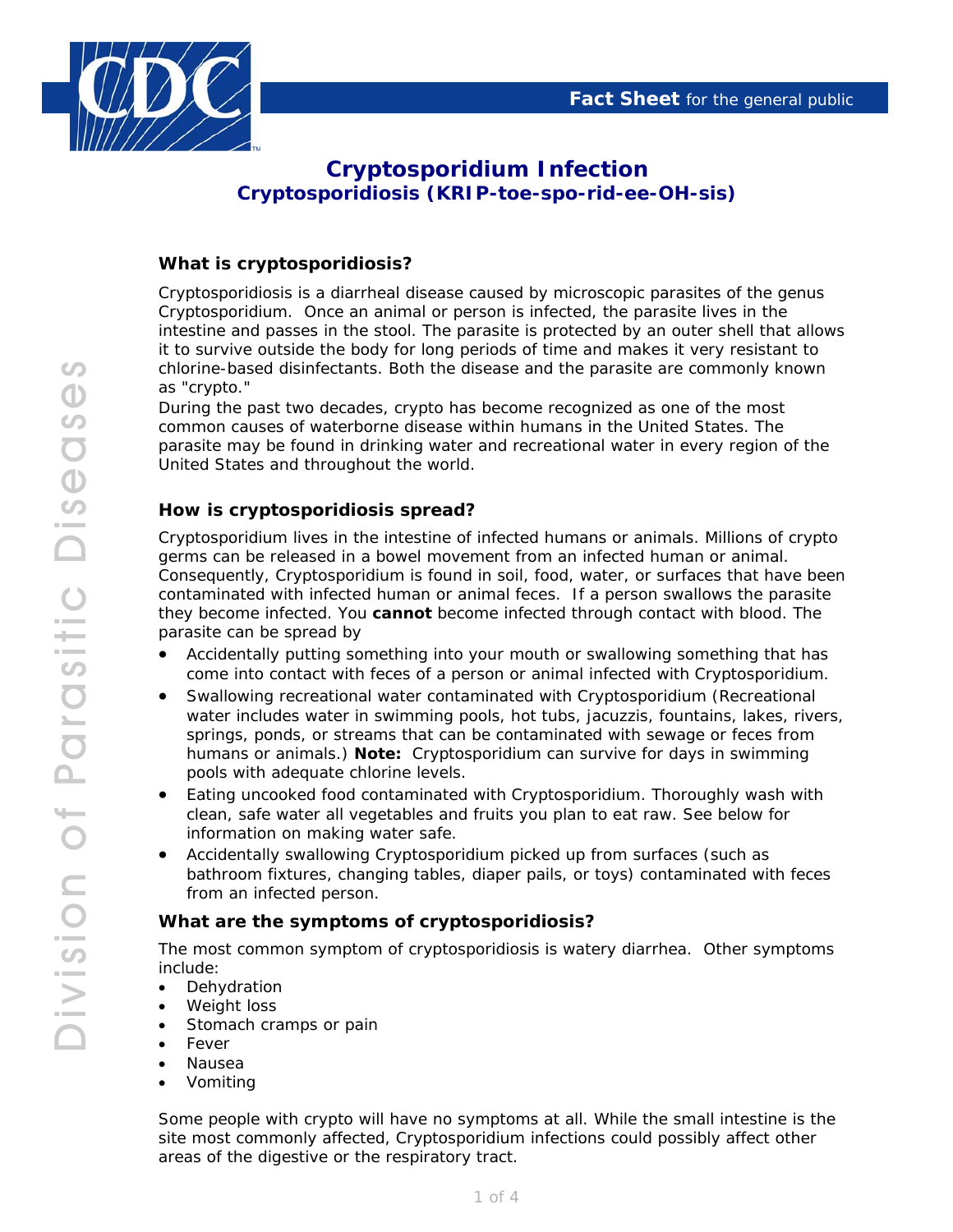# **How long after infection do symptoms appear?**

Symptoms of cryptosporidiosis generally begin 2 to 10 days (average 7 days) after becoming infected with the parasite.

# **How long will symptoms last?**

In persons with healthy immune systems, symptoms usually last about 1 to 2 weeks. The symptoms may go in cycles in which you may seem to get better for a few days, then feel worse again before the illness ends.

# **If I have been diagnosed with** *Cryptosporidium***, should I worry about spreading the infection to others?**

Yes, *Cryptosporidium* can be very contagious. Follow these guidelines to avoid spreading the disease to others:

- 1. Wash your hands with soap and water after using the toilet, changing diapers, and before eating or preparing food.
- 2. Do not swim in recreational water (pools, hot tubs, lakes or rivers, the ocean, etc.) if you have cryptosporidiosis and for at least 2 weeks after diarrhea stops. You can pass *Cryptosporidium* in your stool and contaminate water for several weeks after your symptoms have ended. This has resulted in outbreaks of cryptosporidiosis among recreational water users. **Note:** Cryptosporidium can be spread in a chlorinated pool because it is resistant to chlorine and, therefore, can live for days in chlorine-treated swimming pools.
- 3. Avoid fecal exposure during sexual activity.

# **Who is most at risk for cryptosporidiosis?**

People who are most likely to become infected with *Cryptosporidium* include:

- Children who attend day care centers, including diaper-aged children
- Child care workers
- Parents of infected children
- International travelers
- Backpackers, hikers, and campers who drink unfiltered, untreated water
- Swimmers who swallow water while swimming in swimming pools, lakes, rivers, ponds, and streams
- People who drink from shallow, unprotected wells
- People who swallow water from contaminated sources.

Contaminated water includes water that has not been boiled or filtered. Several community-wide outbreaks of cryptosporidiosis have been linked to drinking municipal water or recreational water contaminated with *Cryptosporidium.*

# **Who is most at risk for getting seriously ill with cryptosporidiosis?**

Although Crypto can infect all people, some groups are more likely to develop more serious illness.

• Young children and pregnant women may be more susceptible to the dehydration resulting from diarrhea and should drink plenty of fluids while ill.

If you have a severely weakened immune system, talk to your health care provider for additional guidance. You can also call the CDC AIDS HOTLINE toll-free at 1-800- 342-2437. Ask for more information on cryptosporidiosis, or go to the CDC fact sheet *Preventing Cryptosporidiosis: A Guide for People with Compromised Immune Systems* available by visiting http://www.cdc.gov/ncidod/dpd/parasite s/cryptosporidiosis/factsht\_crypto\_preve nt\_ci.htm

 $\bullet$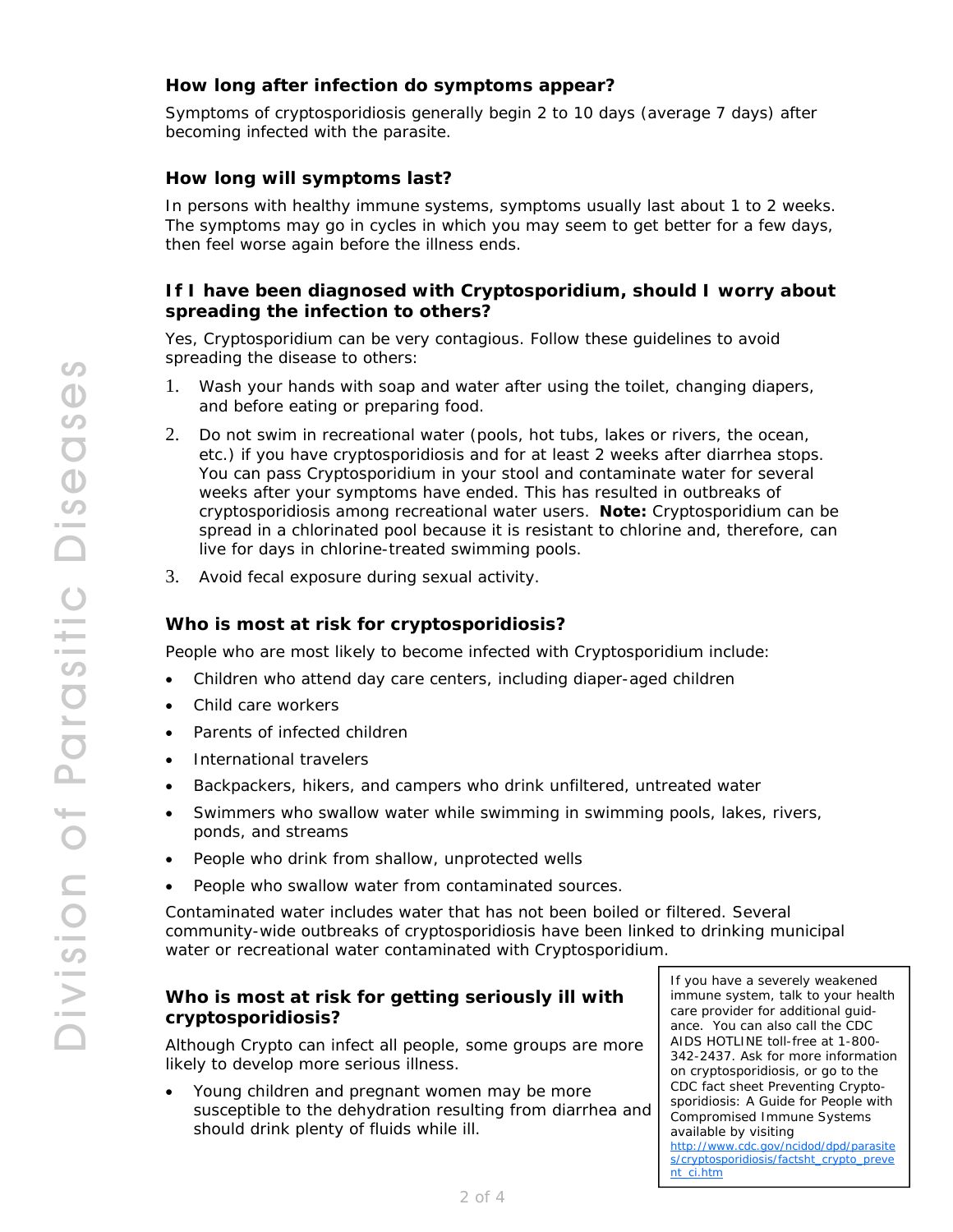• If you have a severely weakened immune system, you are at risk for more serious disease. Your symptoms may be more severe and could lead to serious or lifethreatening illness. Examples of persons with weakened immune systems include those with HIV/AIDS; cancer and transplant patients who are taking certain immunosuppressive drugs; and those with inherited diseases that affect the immune system.

# **What should I do if I think I may have cryptosporidiosis?**

If you suspect that you have cryptosporidiosis, see your health care provider.

### **How is a cryptosporidiosis diagnosed?**

Your health care provider will ask you to submit stool samples to see if you are infected. Because testing for Crypto can be difficult, you may be asked to submit several stool specimens over several days. Tests for Crypto are not routinely done in most laboratories; therefore, your health care provider should specifically request testing for the parasite.

# **What is the treatment for cryptosporidiosis?**

A new drug, nitazoxanide, has been approved for treatment of diarrhea caused by *Cryptosporidium* in people with healthy immune systems. Consult with your health care provider for more information. Most people who have a healthy immune system will recover without treatment. The symptoms of diarrhea can be treated. If you have diarrhea, drink plenty of fluids to prevent dehydration. Rapid loss of fluids from diarrhea may be especially life threatening to babies; therefore, parents should talk to their health care provider about fluid replacement therapy options for infants. Anti-diarrheal medicine may help slow down diarrhea, but talk to your health care provider before taking it.

People who are in poor health or who have a weakened immune system are at higher risk for more severe and more prolonged illness. The effectiveness of nitazoxanide in immunosuppressed individuals is unclear. For persons with AIDS, anti-retroviral therapy that improves immune status will also decrease or eliminate symptoms of Crypto. However, even if symptoms disappear, cryptosporidiosis is usually not curable and the symptoms may return if the immune status worsens. See your health care provider to discuss anti-retroviral therapy used to improve your immune status.

# **How can I prevent cryptosporidiosis?**

### **Practice good hygiene.**

- 1. Wash hands thoroughly with soap and water. a. Wash hands after using the toilet and before handling or eating food (especially for persons with diarrhea). b. Wash hands after every diaper change, especially if you work with diaper-aged children, even if you are wearing gloves.
- 2. Protect others by not swimming if you are experiencing diarrhea (essential for children in diapers).

# **Avoid water that might be contaminated.**

- 1. Do not swallow recreational water.
- 2. Do not drink untreated water from shallow wells, lakes, rivers, springs, ponds, and streams.

For information on recreational waterrelated illnesses, visit CDC's Healthy Swimming website at http:// www.cdc.gov/healthyswimming.

3. Do not drink untreated water during community-wide outbreaks of disease caused by contaminated drinking water.